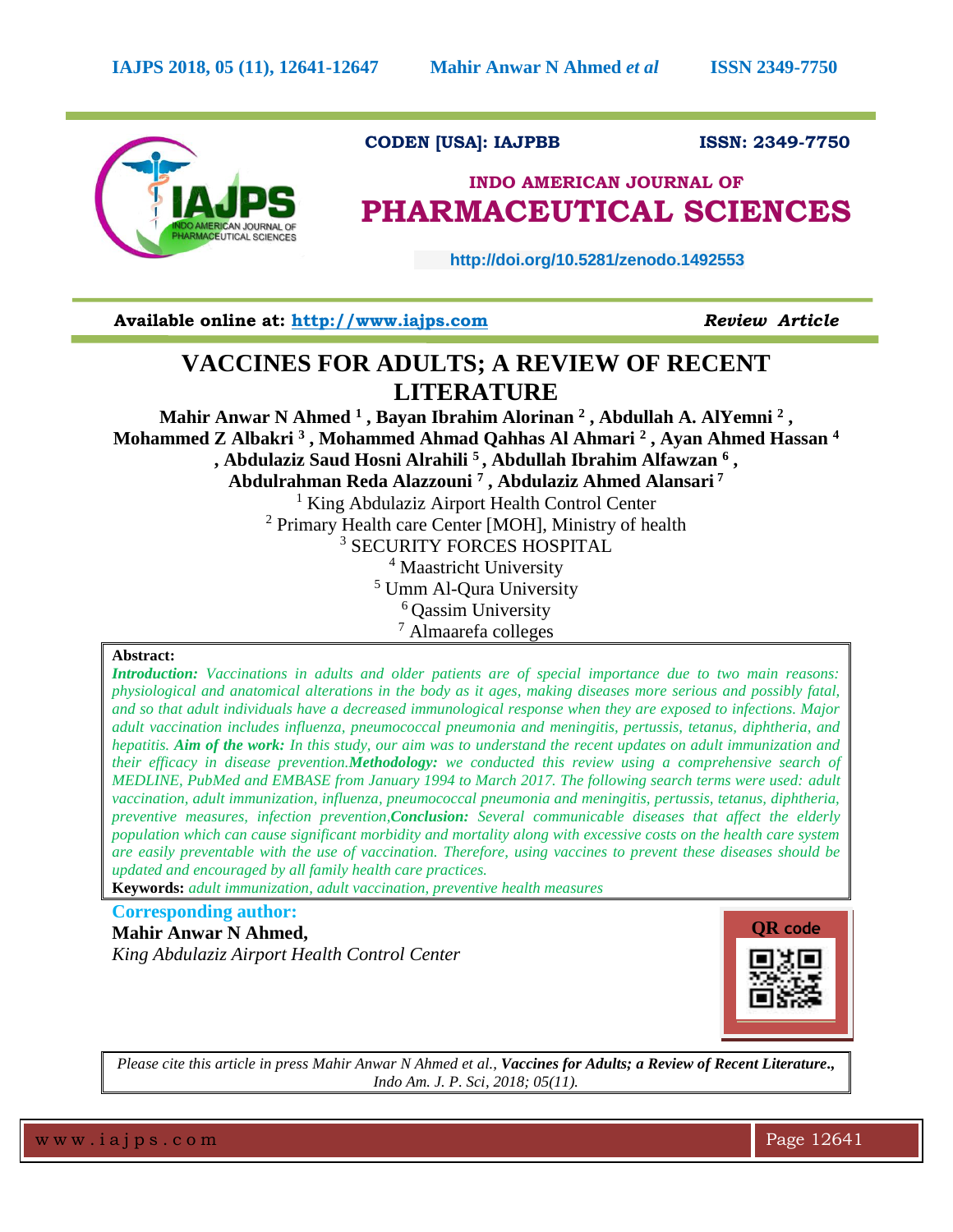### **INTRODUCTION:**

From communicable diseases in adults older than 65 years, we can count four major common diseases that widely affect this population and can be prevented using vaccines. These four are influenza, pneumococcal pneumonia and meningitis, pertussis, and herpes zoster. These four affect a large proportion of adults in the United States leading to significant burden on both individuals and health care system. Other less common vaccine-preventable diseases include tetanus and diphtheria, which, however, are of less importance due to relatively low prevalence. Hepatitis is also a vaccine-preventable disease. However, vaccines for hepatitis are not routinely recommended and administrated, especially in the elderly, where no sufficient data is present. In total, over forty thousand individual older than 65 die annually in the United States from a communicable disease that could have been prevented with vaccination, with influenza being responsible for the larger portion of cases [1].

Vaccinations in adults and older patients are of special importance due to two main reasons. The first reason is physiological and anatomical alterations in the body as it ages, making diseases, which may be normal or mild in younger patients, more serious and possibly fatal. For example, older individuals have a higher residual volume of the lung, reduced efficiency of mucocilliary escalation, and a decline in the force of cough, leading to significant impairment in the eradication of the pathogenic organism from the respiratory tract [2]. The second reason is that adult individuals have a decreased immunological response when they are exposed to infections. This is mainly because of reduced activity of both T-cells and B-cells. Moreover, cytokines levels also decrease with age. This decrease in cytokines will lead to significant impairment in systemic responses to infection, like fever. Malaise, anorexia, and other systemic manifestations may be different in adults leading to atypical presentations of the disease, making diagnosis more challenging, and causing possible delay in the diagnosis [3]. The presence of other chronic co-morbidities is another major factor that causes higher risk of complications among this population [4].

Therefore, the best way to decrease morbidity and mortality associated with such diseases, is achieving primary prevention of them using vaccination. Vaccines achieve high cost-effectiveness with significant improvements in health status and quality of life of elderly. That is why the government of the United States launched the Healthy People 2020 initiative, in which their priority was to increase

awareness of vaccine-preventable diseases among adults [5]. Despite all efforts, and despite being recommended to elderly, the rate of vaccination among this population remains relatively low and unsatisfactory. For example, it has been estimated that in the year 2015, pneumococcus vaccine and influenza vaccine were administrated to only 64% and 74% of eligible adults, respectively. Moreover, in the year 2014, only 28% of adults received the vaccine for herpes zoster [6]. In addition, racial disparities in vaccines rates are still present and increasing [1].

#### **METHODOLOGY:**

We did a systematic search for blunt abdominal trauma and imaging using PubMed search engine [\[http://www.ncbi.nlm.nih.gov/\]](http://www.ncbi.nlm.nih.gov/), EMBASE, and Google Scholar search engine [\[https://scholar.google.com\]](https://scholar.google.com/). All relevant studies were retrieved and discussed. We only included full articles. The following search terms were used: adult vaccination, adult immunization, influenza, pneumococcal pneumonia and meningitis, pertussis, tetanus, diphtheria, preventive measures, infection prevention.

The study was approved by the ethical board of King Abdulaziz University.

### **Influenza vaccination:**

Among communicable diseases, influenza remains to be one of the most common causes of morbidity and mortality in adults older than 65 years, with being responsible for more than 75% of vaccinepreventable diseases in this population and causing over 4 million infections annually [7]. Moreover, it leads to significantly high costs, with being accounting for more than 50% of costs of communicable diseases. Generally, individuals older than 65 years have higher incidence of influenza, higher mortality from influenza, and higher risk of developing strokes and heart attacks following influenza infection [8]. A previous report by Nichol et al, concluded that in a larger population of veterans, administration of the influenza vaccine was associated with a significant decrease in the incidence of pneumonia, cardiovascular diseases, and cerebrovascular diseases by 29%, 19%, and 23%, respectively [9]. The main limitation of this study was the assumption that the group that received the vaccine had already been healthier than the other group. However, later studies in different areas around the world have shown similar outcomes. For example, another study was conducted in 2011 on male patients older than 65 years who were diagnosed with acute coronary syndrome, has found that the administration of influenza vaccine led to a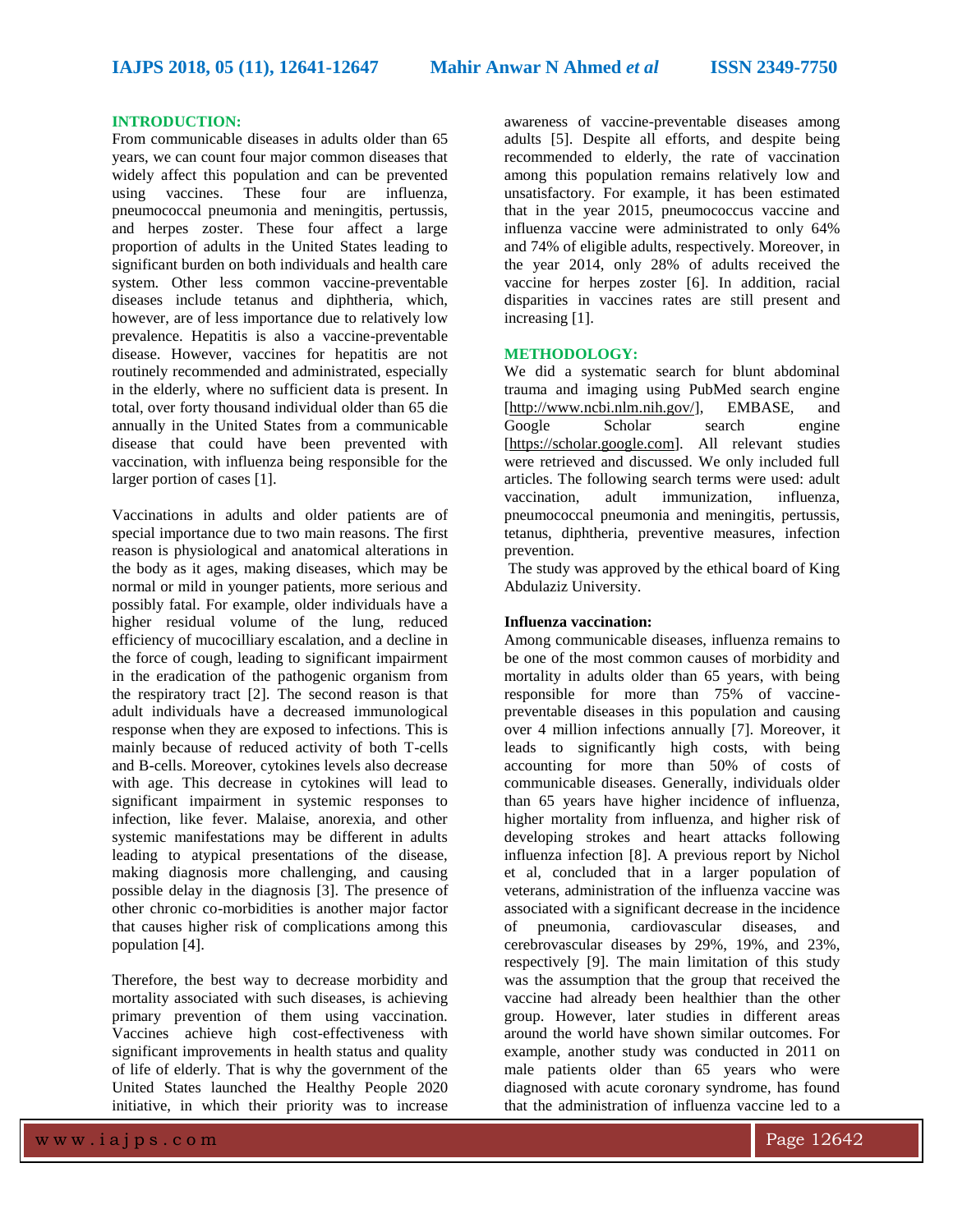30% decrease in the incidence of a cardiovascular event [10].

Despite the presence of this evidence, the issue of influenza vaccine remains to be a debatable issue, especially as individuals become older, with no solid evidence supporting its high efficacy and costeffectiveness in very ole individuals. In fact, it is a fact that the antibody response caused by the vaccine is weaker in the elderly when compared to young adults. Therefore, efforts aim to develop better vaccines that can provoke higher immunological response in older individuals. Approaches to achieve this can include using adjuvants, different methods of delivery, and adjusted doses [11]. A clinical trail was published in 2014, in which researchers studied over 31,000 patients older than 65. Authors grouped patients into a group receiving standard low-dose of the influenza vaccine, and a group receiving the experimental high-dose of the influenza vaccine. They concluded that the group with the high dose achieved higher titers of the influenza antibody, and less rates of developing influenza than the other group [12]. Several later studies found similar conclusions, which led to the recommendation of administrating higher doses of the vaccine to this population as an attempt to improve protection and decrease hospitalization from influenza [13].

In 2015, the use of an adjuvant vaccine among elderly was approved by the FDA after it had been shown to achieve higher titers of the influenza vaccine when compared to the standard vaccine with no adjuvant [14]. The FDA has approved the use of several types of the influenza vaccine over the last years. One of these new types is a recombinant vaccine that is egg-free, which is of special importance as it can be used by elderly who has allergy to eggs [15]. Another addition to the influenza vaccine is the addition of protection against influenza B strain, which has been observed to show increased prevalence and incidence recently [15].

Influenza vaccines that are approved for the elderly in the United States are all administrated through the intramuscular route, with none of them containing living strains of the virus. Despite having proven efficacy, many types of these vaccines have not been tested in trials or patients older than 65 years [16]. The influenza vaccine is recommended for all individuals starting from the age of six months, and without exceptions, except for who have an absolute contraindication to the vaccine. It is ideally administrated in October, before the onset of influenza, but can be administrated until March [17]. Health care personnel are another population of

special importance when making guidelines and recommendations on vaccines use. The term 'health care personnel' includes any individuals who works in a health care setting, and has potential exposure to patients, whether being a paid worker or a volunteer. Generally, all health care personnel are highly recommended to receive the influenza vaccine annually. When dealing with health care personnel who are younger than 65 years, several options of the vaccine are available, which include the intranasal vaccine and the intradermal vaccine [15]. In the population of health care personnel, the importance of the influenza vaccine is not only the improvement of health status among this population, but also the prevention of infection spread to their patients, especially the elderly, who are more prone to serious complications. Previous reports have estimated that the rate of influenza vaccine among health care personnel can be as low as 63%. Therefore, the Health People 2020 initiative aimed for influenza vaccination in at least 90% of health care personnel [5].

Highest vaccine rates of health care personnel are found in hospitals where the vaccination of this population is obligatory. However, it is still debatable whether it is ethically acceptable to mandate workers to receive the vaccination, and whether they have the right or not to accept/reject being vaccinated. Generally, all the present evidence in the literature favors the use of vaccines to protect both the health care provider and the patient [18].

A published study has concluded that the vaccination of health care personnel in a hospital will lead to a significant decline in mortality of elderly patients in this hospital [19]. These studies along with other studies all favor the direct benefits of vaccinations to health care providers. Several strategies can be implemented to increase the rates of influenza vaccine in health care personnel. These strategies include applying universal vaccination policies, establishing multiple sites for free vaccines, designing electronic systems that allow the review and update of workers' vaccination status, giving recognition or even awards for those who receive the vaccine within time, and applying punishments for health care personnel who do not receive their vaccine, unless there is a valid medical reason for this [20]. Policies for vaccination of health care personnel should be continuously reviewed ad updated.

### **Pneumococcal disease and pneumococcal vaccination:**

Pneumonia from pneumococcus infection, which sometimes occurs following an influenza infection,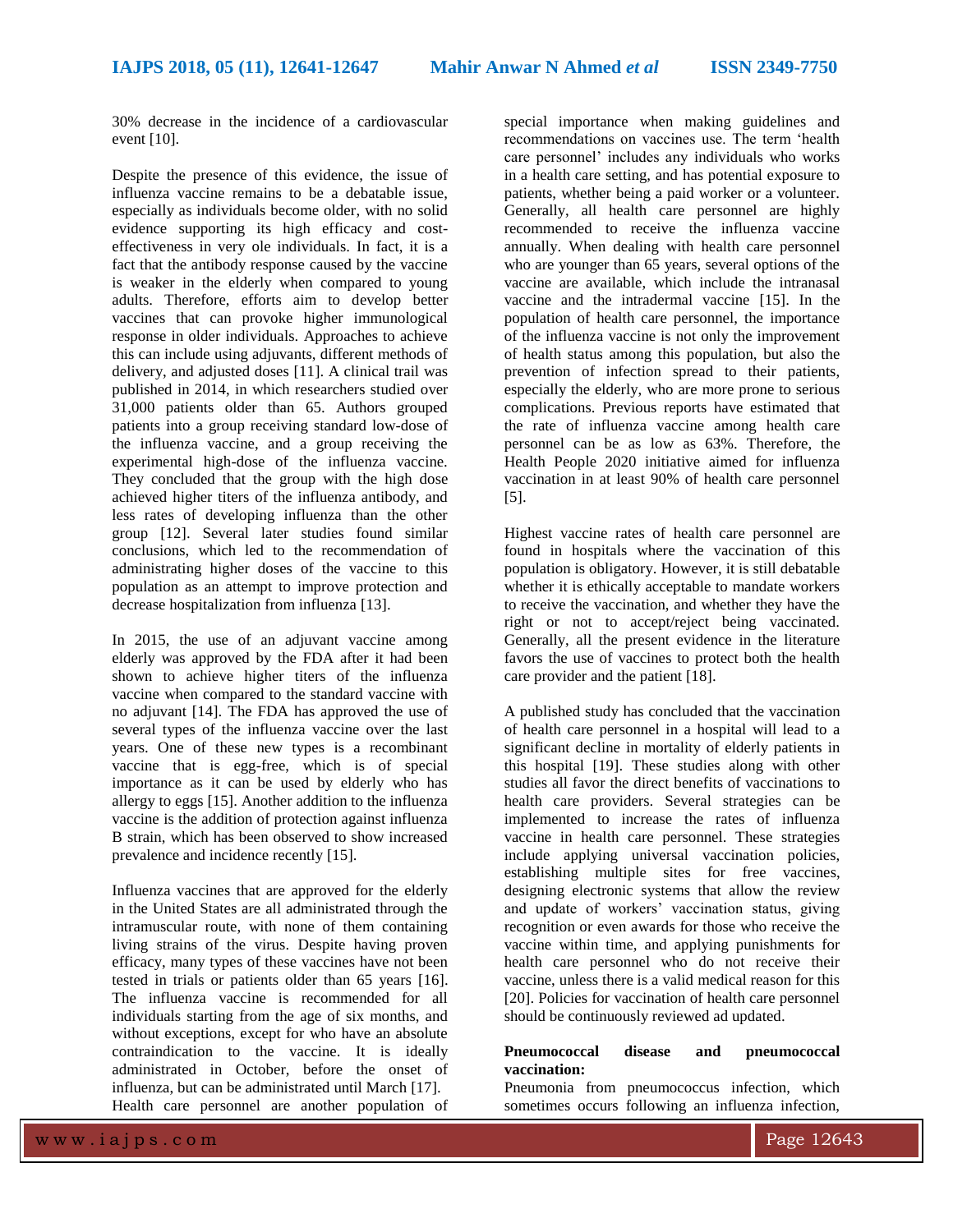has the highest mortality rate when compared to any other vaccine-preventable communicable disease; it is estimated that over 40,000 patients die to pneumococcal pneumonia annually in the United States [15]. The most common presentation of a pneumococcal vaccine is pneumonia. However, complications like bacteremia and meningitis can also occur, especially in children and older patients [15]. A recent concern regarding pneumococcal infection treatment is the emerge of newer strains that are resistant to antibiotics treatment [21].

The incidence and severity of pneumococcal pneumonia depends on several factors. The most important factor is having another underlying comorbidity, with over 20% of patients infected with pneumococcus having comorbidity. A systematic review and meta-analysis assessed pneumococcal infection in individuals older than 65 years and found that coronary heart disease, diabetes mellitus, and chronic obstructive pulmonary disease, where all associated with significantly higher risk of acquiring a pneumococcal infection [22].

The strain of the pneumococcus organism is another important factor that affects disease's severity and clinical picture. For example, the development of bacteremia and meningitis, and the resistance to antibiotics treatment can be observed with certain strains of the organism higher than others [23]. It has been estimated that bacteremia following a pneumococcal infection can cause an annual number of 12,000 hospitalizations. Moreover, it has a mortality of over twenty percent, and over fifty percent of patients will develop meningitis. Other less severe complications of pneumococcus infection include acute otitis media and pneumonia. Previous reports suggest that streptococcus pneumonia alone is responsible for up to 400,000 hospitalizations every year, and more than 35% of pneumonia in adult individuals. Moreover, it has been associated with a 7% mortality risk, which increases as individuals age [15].

To complicate the issue, pneumococcal organisms' strains can change over times depending on environmental and host factors. Researchers have been able to recognize thirty streptococcus pneumonia strains that are capable of causing pathology in humans. Currently, two types of vaccines are available in the United States against pneumococcal infections. These two are the 13-valent conjugate vaccine [pneumococcal conjugate vaccine] [PCV-13], and the 23-valent vaccine [polysaccharide pneumococcal] [PPSV-23]. These two vaccines have been proven to target the most common strains of

pneumococcal organisms [24].

When assessing the vaccines against pneumococcus infection, it is quite challenging to determine exact efficacy of the vaccine as these vaccines do not work directly, making antibodies levels that are associated with protection unclear [24]. Despite being extremely important, rates for adults' vaccinations against pneumococcal infections have remained relatively low [about 64%] and is even lower in minority ethnic and racial groups [25]. In fact, recent reports have suggested that vaccination rates against pneumococcal infection in African Americans, Asians, and Hispanics are 48.7%, 45.3%, and 39.2%, respectively [25]. The Healthy People 2020 initiative has set a target to reach 90% rate by the year 2020 [5].

The 23-valent vaccine [polysaccharide pneumococcal] [PPSV-23] includes antigens against 23 strains which are the most common causing both invasive and non-invasive pathology. However, the efficacy of this vaccine is mainly in the reduction of bacteremia rather than pneumonia. This insufficient efficacy against pneumococcal pneumonia made it necessary to develop another newer type of the vaccine that is capable of efficiently reducing the risk of pneumonia [PCV]. Currently, the dual administration of both PCV and PPSV is recommended to maximize immunity and protection of older individuals against pneumococcal infection and diseases [15].

Current guidelines recommend the administration of PPSV to all adults who are older than 65 years. In addition, it is recommended to individuals who are chronic smokers or those who suffer from a chronic disease. The PPSV vaccine works by inducing an immune response that is B-cell dependent.

The PCV vaccine against pneumococcal infection was first introduced and approved for children in the year 2000. By then, it provided protection against 7 strains of streptococcus pneumoniae. The PCV vaccine was shown to work by inducing an immune response that is dependent on both T and B cells. In contrast to the PPSV, the PCV vaccine was proven efficient against both invasive and non-invasive pathologies caused by pneumococcal infection. In fact, it was found efficient against pneumonia, otitis media, and organism carriage [26]. The use of PCV in children was estimated to decrease the incidence of pneumococcal infection from 80 cases per 100,000 persons, to only one case for 100,000 persons. This significant decline in incidence and prevalence of the disease in children was indirectly reflected in adults. Later in 2010, the newer PCV-13 vaccine was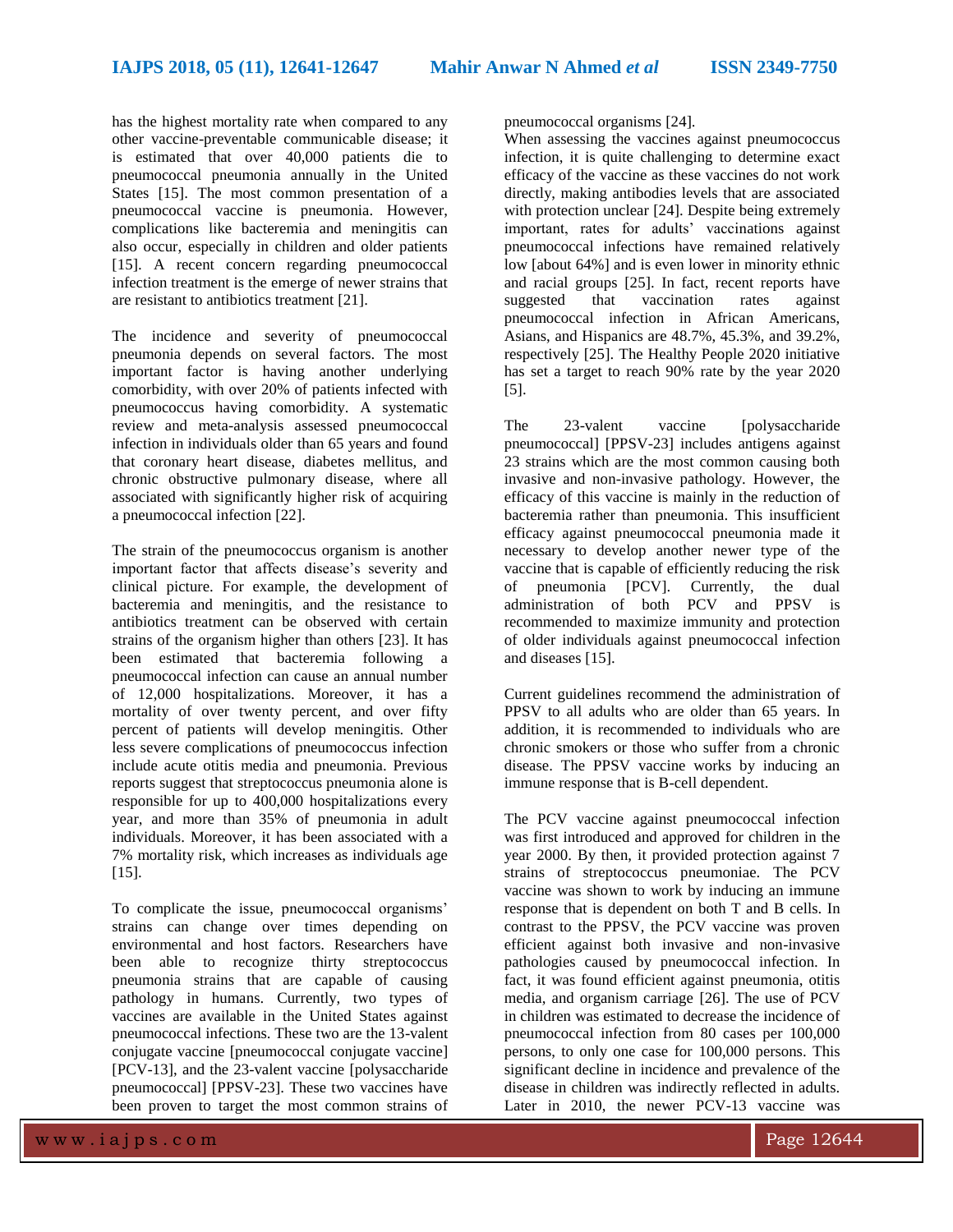introduced and induced protection against 13 common strains of pneumococcus. This latest PCV type was associated with a 93% decrease in the risk of pneumococcal bacteremia and pneumonia [27].

Most recent guidelines have recommended the administration of both PCV and PPSV vaccines in older adults. The recommendations are as following: any adult individual who is 65 years or older, and who has not received any vaccination against pneumococcus previously, should receive one dose of the PCV-13 vaccine. Six to twelve months after the administration of the PCV dose, another dose of PPSV-23 is administrated. Then, a second dose of PPSV-23 is administrated after five years. For patients aged 65 years who had already received an PPSV dose before reaching 65 years, a dose of PCV should be administrated after passing of at least one year from the dose of PPSV. For patients aged 65 years who had already received an PCV dose before reaching 65 years, no additional PCV doses are administrated [28]. After complete administration of the vaccine, most individuals will develop sufficient immunity within three weeks or less. However, some adults may still show a delay in the response, especially those who are very old or have other comorbidities.

Patients who have chronic comorbidities, and health care personnel have similar guidelines to the general population. However, different guidelines are applied for patients who are immunocompromised, chronic kidney disease patients, patients with nephrotic syndrome, and asplenia. In these patients, PCV vaccine is administrated regardless of age, and followed by a first dose of PPSV after two months and a second dose of PPSV after six months [28].

#### **Tetanus, diphtheria, and pertussis:**

Incidence of tetanus is relatively low in the United States. However, it is still considered a serious health issue especially when dealing with elderly. Tetanus disease occurs due to exposure to the spores of Clostridium tetani, which will produce the toxin. Tetanus can also develop in individuals who have no immunization against the toxin. Incidence of tetanus significantly increases, and even doubles, in individuals older than sixty years. Mortality from tetanus also increases as individuals age. Tetanus vaccine is considered the gold standard in preventing the disease and decreasing its incidence [29].

Diphtheria, which caused by an infection with Corynebacterium diphtheriae, also has a relatively low incidence and prevalence in the United States with a very small number of cases occurring annually. Diphtheria vaccine is considered the gold standard in preventing the disease and decreasing its

#### incidence [29].

Whooping cough, also known as pertussis, is caused following an infection with the Bordetella pertussis organism. Despite being common in infants, it can affect any age. Due to the administration of the pertussis vaccine to both children and adults, the incidence and prevalence of the disease has been declining significantly [30].

Vaccinations against tetanus, diphtheria, and pertussis are administrated all together in what is known as the tetanus-diphtheria toxoids and acellular pertussis vaccine [TDaP]. TDaP vaccine is considered to be one of the most commonly used vaccines in adults, with efficacy that can reach 100% in healthy individuals. The use of the TDaP vaccine is crucial in adults to improve their health status, and to prevent the reemergence of diphtheria and pertussis. Since 2012, the recommendations have been to administrate the TDaP vaccine for all adults older than 65 years unless there is an absolute contraindication [30].

### **CONCLUSION:**

A large portion of communicable diseases that affect the elderly population can be prevented by vaccines. These diseases cause significant morbidity and mortality along with high costs on the health care system. Therefore, using vaccines to prevent these diseases will lead to significant improvements of the health care status of individuals, and will decrease the costs of care on the society. Influenza and pneumococcal pneumonia are considered to be the most common infectious diseases that could be prevented using vaccines. Both diseases are responsible for high mortality among the elderly. Influenza vaccine is given annually as an intramuscular injection. Vaccination against streptococcal pneumonia infection follows a more complicated protocol, with the administration of both PCV-13 and PPSV-23 vaccines. Other significant preventable diseases include tetanus, diphtheria, and pertussis. However, the incidence of the last three has been decreasing in the United States.

#### **REFERENCES:**

- 1. **National Vaccine Advisory Committee [2012]:** A pathway to leadership for adult immunization: recommendations of the National Vaccine Advisory Committee: approved by the National Vaccine Advisory Committee on June 14, 2011. Public Health Rep., 127:1–42.
- 2. **Kale SS, Ahuja N, Yende S, et al. In: Newman AB, Cauley JA [2012]:** The epidemiology of aging. Dordecht [Netherlands]: Springer. p. 237–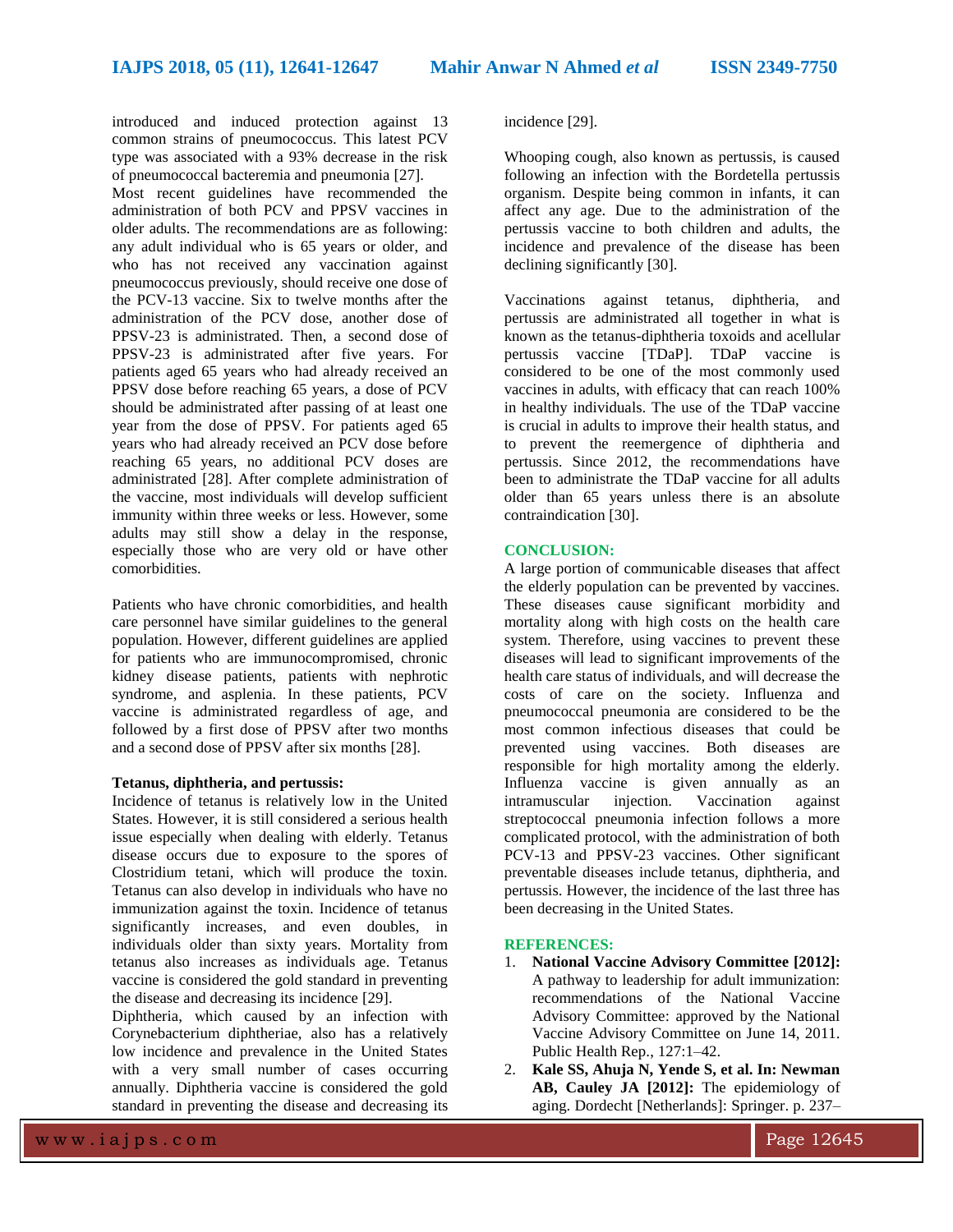53.

- 3. **Taub DD, Longo DL [2005]:** Insights into thymic aging and regeneration. Immunol Rev., 205:72–93.
- 4. **Castle SC, Uyemura K, Fulop T, et al [2007]:** Host resistance and immune responses in advanced age. Clin Geriatr Med., 23[3]:463–79
- 5. **Healthy people 2020 [2018]:** Immunization and Infectious Diseases. https://www.healthypeople.gov/2020/topicsobjec tives/ topic/immunization-and-infectiousdiseases.
- 6. **Williams WW, Lu PJ, O'Halloran A, et al [2017]:** Surveillance of vaccination coverage among adult populations—United States, 2015. MMWR Surveill Summ., 66[11]:1–28.
- 7. **McLaughlin JM, McGinnis JJ, Tan L, et al [2015]:** Estimated human and economic burden of four major adult vaccine-preventable diseases in the United States, 2013. J Prim Prev., 36[4]:259–73.
- 8. **Smeeth L, Thomas SL, Hall AJ, et al [2004]:** Risk of myocardial infarction and stroke after acute infection or vaccination. N Engl J Med., 351:2611–8.
- 9. **Nichol KL, Nordin J, Mullooly J, et al [2003]:** Influenza vaccination and reduction in hospitalizations for cardiac disease and stroke among the elderly. N Engl J Med., 348:1322–32.
- 10. **Phrommintikul A, Kuanprasert S, Wongcharoen W, et al [2011]:** Influenza vaccination reduces cardiovascular events in patients with acute coronary syndrome. Eur Heart J., 32:1730–5.
- 11. **Jefferson T, Di Pietrantonj C, Al-Ansary LA, et al [2010]:** Vaccines for preventing influenza in the elderly. Cochrane Database Syst Rev., doi: 10.1002/14651858.CD004876.pub3.
- 12. **DiazGranados CA, Dunning AJ, Kimmel M, et al [2014]:** Efficacy of high-dose versus standard-dose influenza vaccine in older adults. N Engl J Med., 371:635–45.
- 13. **Nace DA, Len CJ, Ross TM, et al [2015]:** Randomized, controlled trial of high-dose influenza vaccine among frail residents of longterm care facilities. J Infect Dis., 211:1915–24.
- 14. **FLUAD [2015]:** Novartis Vaccines and Diagnostics, Inc. Cambridge, MA. Available at https://flu.seqirus.com/files/us%20package%20i nsert\_fluad%202015-2016.pdf
- 15. **Centers for Disease Control and Prevention [2015]:** Influenza [flu]. Available at: www.cdc.gov/flu/protect/vaccine/vaccines.htm. Accessed September 18, 2015.
- 16. **Osterholm MT, Kelley NS, Sommer A, et al [2012]:** Efficacy and effectiveness of influenza

vaccines: a systematic review and meta-analysis. Lancet Infect Dis., 12: 36–44.

- 17. **Grohskopf LA, Sokolow LZ, Olsen SJ, et al [2015]:** Prevention and control of influenza with vaccines: recommendations of the advisory committee on immunization practices. MMWR Morb Mortal Wkly Rep., 64:818–25.
- 18. **Griffin MR [2014]:** Influenza vaccination of healthcare workers: making the grade for action. Clin Infect Dis., 58:58–60.
- 19. **Potter J, Stott DJ, Roberts MA, et al [1997]:** Influenza vaccination of health care workers in long-term-care hospitals reduces the mortality of elderly patients. J Infect Dis., 175:1–6.
- 20. **National Vaccine Advisory Committee [2013]:** Strategies to achieve the Healthy People 2020 annual influenza vaccine coverage goal for health-care personnel: recommendations from the National Vaccine Advisory Committee. Public Health Rep 2013., 128:7–25.
- 21. **World Health Organization [2008]:** 23-valent pneumococcal polysaccharide vaccine: WHO position paper. Wkly Epidemiol Rec., 83:373– 84.
- 22. **Curcio D, Cane A, Isturiz R [2015]:** Redefining risk categories for pneumococcal disease in adults: critical analysis of the evidence. Int J Infect Dis;37:30–5.
- 23. **Moberley S, Holden J, Tatham DP, et al [2013]:** Vaccines for preventing pneumococcal infection in adults. Cochrane Database Syst Rev., doi: 10.1002/14651858.CD000422.pub3.
- 24. **Musher DM [2012]:** Editorial commentary: should 13-valent protein-conjugate pneumococcal vaccine be used routinely in adults? Clin Infect Dis., 55:265–7.
- 25. **Williams WW, Lu PJ, O'Halloran A, et al [2015]:** Vaccination coverage among adults, excluding influenza vaccination – United States, 2013. MMWR Morb Mortal Wkly Rep., 64:95– 102.
- 26. **Pletz MW, Maus U, Krug N, et al [2008]:** Pneumococcal vaccines: mechanism of action, impact on epidemiology and adaption of the species. Int J Antimicrob Agents, 32:199–206.
- 27. **Moore MR, Link-Gelles R, Schaffner W, et al [2015]:** Effect of use of 13-valent pneumococcal conjugate vaccine in children on invasive pneumococcal disease in children and adults in the USA: analysis of multisite, population-based surveillance. Lancet Infect Dis., doi: 10.1016/S1473-3099[14]71081-3.
- 28. **Centers for Disease Control and Prevention [2015]**: Adult immunization schedules. United States. Available at: http://www.cdc.gov/vaccines/schedules/hcp/